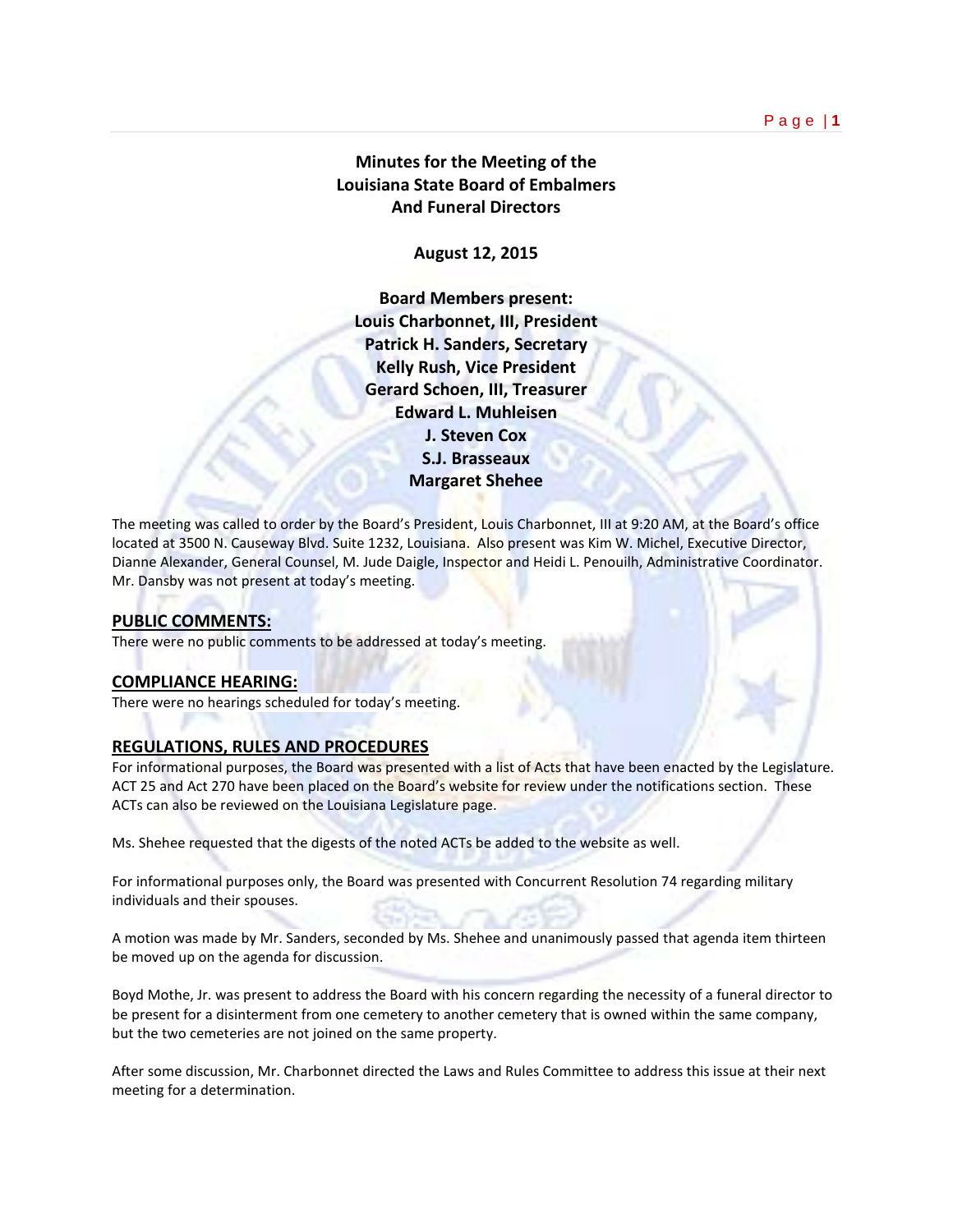# **BOARD/STAFF ISSUES**

#### **A. Executive Director's report by Kim W. Michel**

Motion was made by Mr. Brasseaux, seconded by Mr. Sanders and unanimously passed to accept the Executive Director's report as presented.

#### **B. Inspector's report by M. Jude Daigle**

Motion was made by Mr. Sanders, seconded by Mr. Mulheisen and unanimously passed to accept the Inspector's report as presented.

The Board's lease with the Executive Towers will expire in February 2016. The new lease proposal was presented to the Board for review and determination.

#### **MINUTES**

Motion was made by Mr. Cox, seconded by Mr. Schoen and unanimously passed to accept the minutes of the meetings for June 24, 2015.

#### **FINANCIAL**

Financial Report and Budget update Fiscal 2015/2016

Motion was made by Mr. Cox, seconded by Mr. Brasseaux and unanimously passed to accept the financial report and budget update for fiscal 2015/2016.

#### **COMPLAINT SUMMARY**

For informational purposes only, the Board members were presented with a numerical listing of all open matters remaining at the end of fiscal 2014/2015, together with a numerical listing of the complaints filed for fiscal 2015/2016, to date.

## **CORRESPONDENCE**

Temporary licensees requesting their LA license:

a. Chancellor Tucker, T/L 0474, who holds Arkansas funeral director license 21769, currently employed with Precious Memories Mortuary, Shreveport.

Motion was made by Mr. Sanders, seconded by Mr. Cox and unanimously passed that Mr. Tucker be issued his Louisiana funeral directors license.

For informational purposes only, the Board was presented with information regarding the Army Honor Guard and the availability to perform Honors for military funerals. This information has been posted to the Board's website under notifications.

# **PRESENTATIONS**

There were no presentations for today's meeting.

## **EXECUTIVE SESSION**

Motion was made by Mr. Schoen, seconded by Mr. Sanders and unanimously passed to go into Executive Session at 11:30 a.m. for the following reasons:

Discussion and review of the lease for the office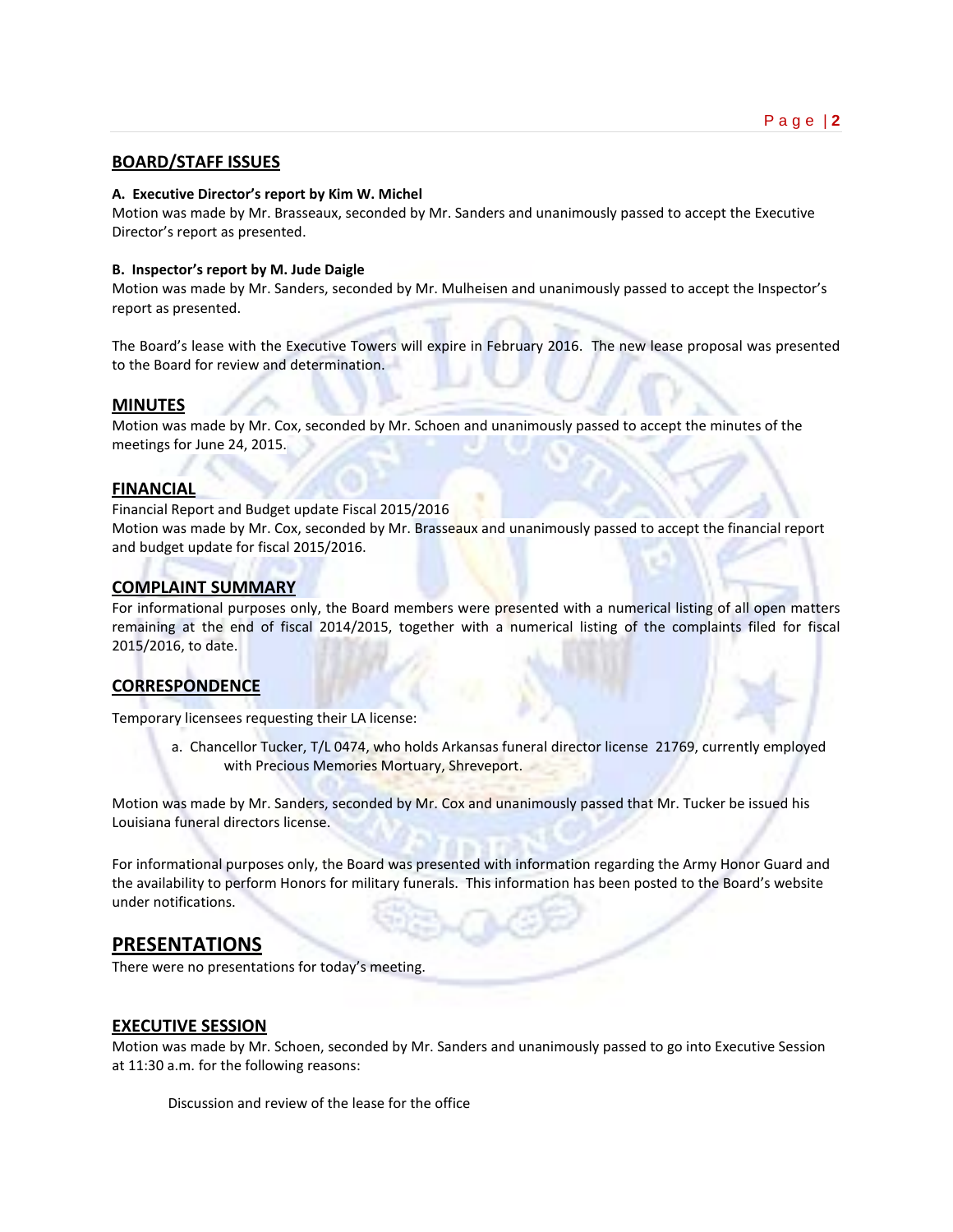Discussion and determination of office/staff issues

Motion was made by Mr. Schoen, seconded by Mr. Cox and unanimously passed that the Executive Session be concluded at 1:00 p.m. to take the following actions:

Motion was made by Mr. Brasseaux, seconded by Mr. Cox and unanimously passed that the office lease be tabled until further options could be reviewed.

As General Counsel for the Board, Ms. Alexander presented the Board members with; 1) a confidentiality agreement to be signed by the staff, 2) a policy regarding the purpose and the usage guidelines for state/board issued electronics, and 3) a new schedule/system for inspections to be performed beginning January 2016.

Motion was made by Mr. Brasseaux, seconded by Mr. Schoen and unanimously passed to accept and implement the confidentiality agreement, the electronics policy and the new system for inspections as presented by Ms. Alexander.

#### **COMPLIANCE HEARING and/or ADMISSION and CONSENT DECISION(S)**

There were no decisions to be discussed at today's meeting.

#### **NEW BUSINESS**

A discussion ensued with regard to the Board's staff attending various association meetings and presenting information for continuing educational purposes.

Ms. Alexander expressed her concerns to the Board with regard to ethics and the regulations that relate to the Board and the staff. Also, the Board must pay for travel and arrangements of the staff. If the associations pay for any expenses, those expenses could be a violation of the state and ethic regulations.

Mr. Charbonnet stated that it is not necessary for the Board's staff to attend association meetings to conduct continuing education. Since the Board meetings are being scheduled in different areas of the State during each year, licensees can attend the Board meetings for continuing education relating to Board business. The scheduled meetings will be restructured so that Ms. Alexander or Ms. Michel can prepare a presentation for fifty minutes prior to the start of the scheduled meeting which will be applicable towards continuing education requirements along with the meeting to follow. Mr. Charbonnet also expressed that there is no fee for attending a Board meeting.

There being no further business to be addressed upon today's agenda, the meeting was then adjourned at 2:00 PM.

H Danden

Patrick Sanders, Secretary